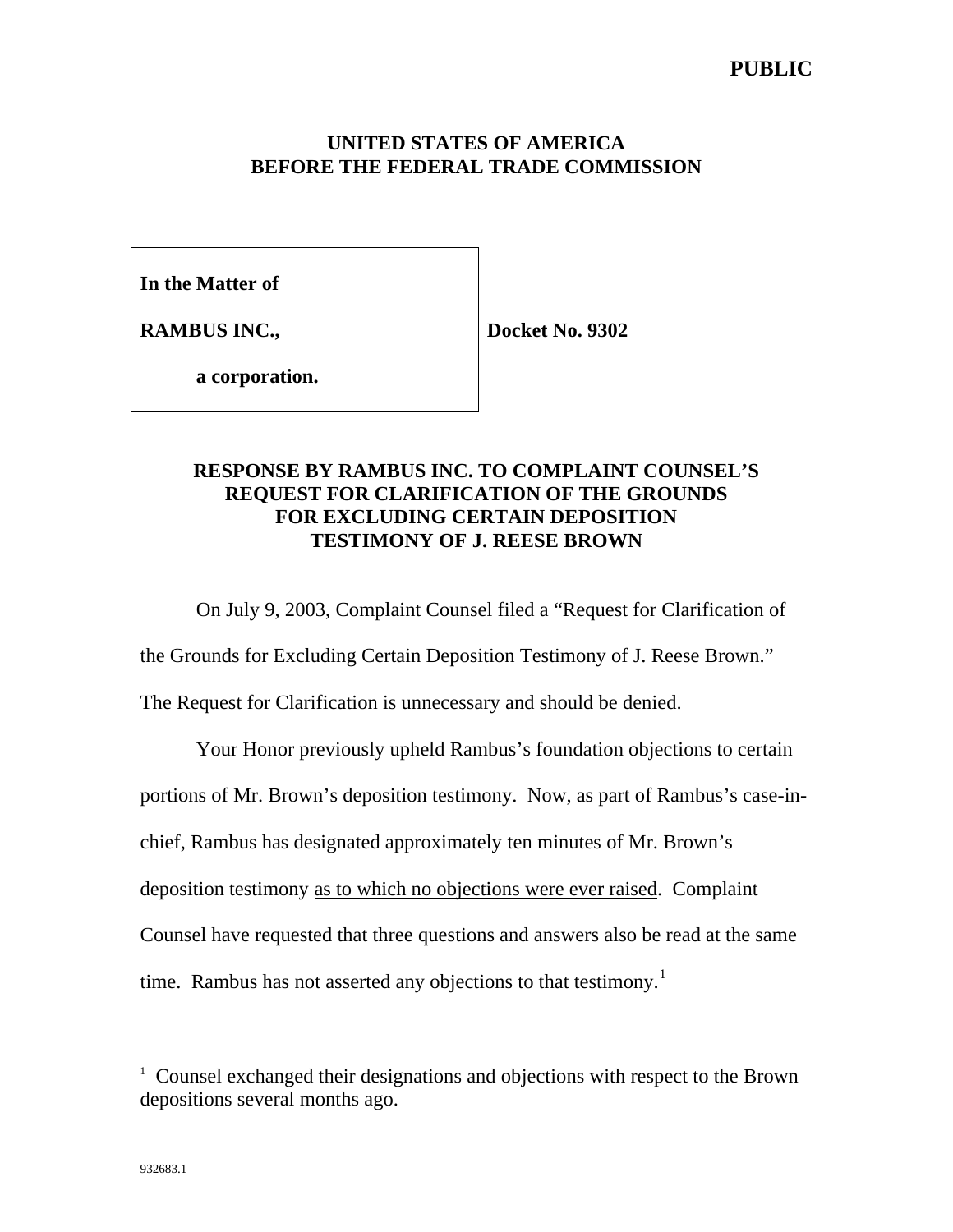Because the proposed deposition testimony has not been objected to by either party, there is no need for the Court to entertain Complaint Counsel's motion. The motion should be denied.

DATED: July 10, 2003 Respectfully submitted,

\_\_\_\_\_\_\_\_\_\_\_\_\_\_\_\_\_\_\_\_\_\_\_\_\_\_\_\_\_ Gregory P. Stone Steven M. Perry Peter A. Detre Adam R. Wichman MUNGER, TOLLES & OLSON LLP 355 South Grand Avenue, 35th Floor Los Angeles, California 90071-1560 (213) 683-9100 (213) 687-3702 (facsimile) (202) 663-6158 (202) 457-4943 (facsimile)

A. Douglas Melamed Kenneth A. Bamberger Jacqueline M. Haberer WILMER, CUTLER & PICKERING 2445 M Street, N.W. Washington, D.C. 20037 (202) 663-6000

Sean C. Cunningham John M. Guaragna GRAY, CARY, WARE & FREIDENRICH LLP 401 "B" Street, Suite 2000 San Diego, California 92101 (619) 699-2700

Attorneys for Respondent Rambus Inc.